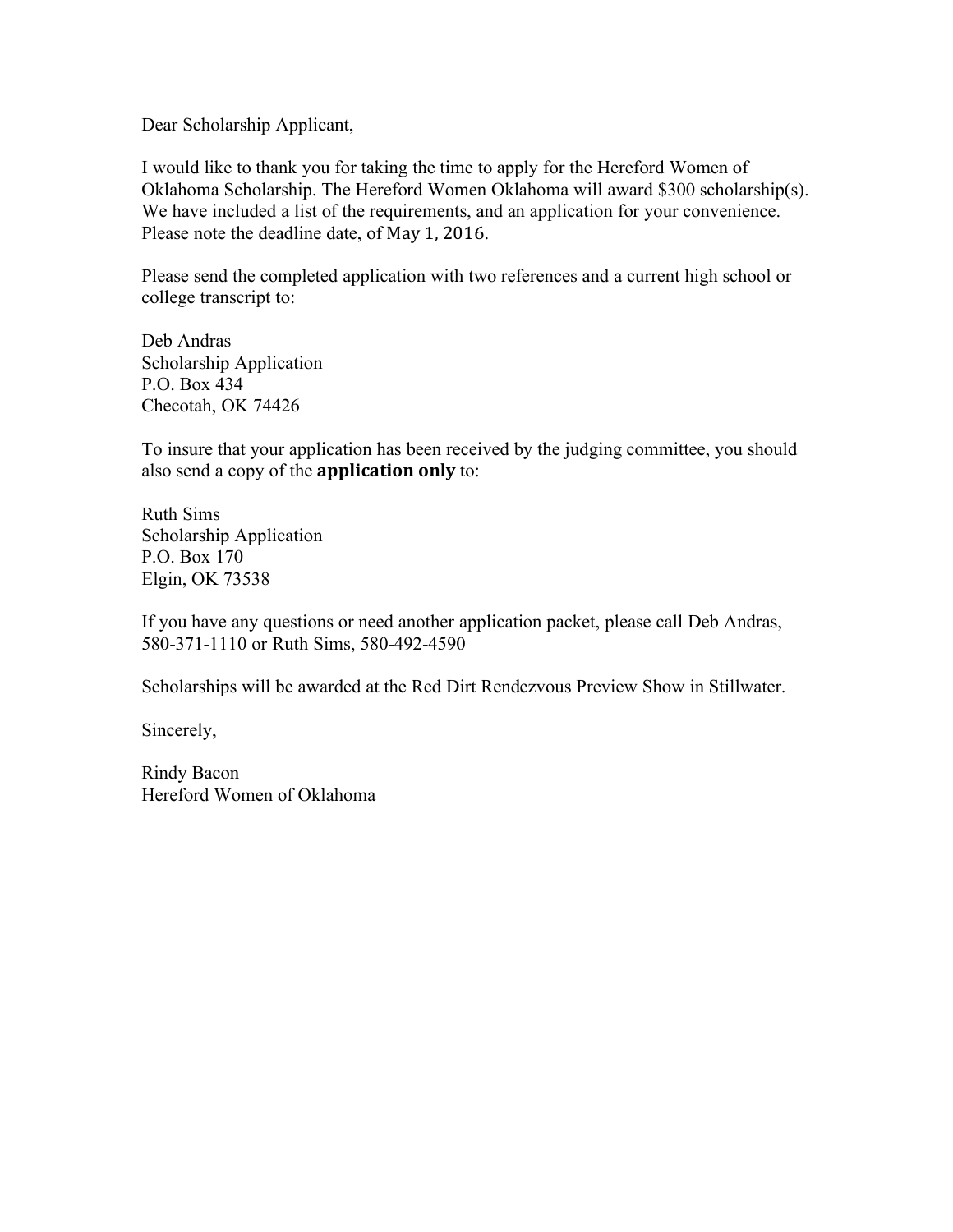## HEREFORD WOMEN OF OKLAHOMA SCHOLARSHIP

The scholarship(s) will be awarded at the Red Dirt Rendezvous Preview Show in Stillwater. REQUIREMENTS:

1. Applicant must reside in Oklahoma AND

a. Be a current or past member of the Junior Hereford Association Of Oklahoma. Or

b. Be the child or grandchild of a member of the Oklahoma Hereford Association or Hereford Women of Oklahoma.

2. A high school senior or college student will be given priority.

3. Applicant must have at least 2.5 grade point average.

4. Applicant must submit a current high school or college transcript. 5. Previous winners of a HWO scholarship are not eligible to apply.

6. A completed application with two references must be submitted by the deadline.

## NOTE:

Scholarships may be used for any accredited trade, technical or academic institution. Application due: May 1, 2016. Application should be mailed to:

Nancy Buckminster 13914 W Fox Dr. Lahoma, Ok 73754

## REFERENCE FORM HERFORD WOMEN OF OKLAHOMA SCHOLARSHIP (Attach to application)

Name\_\_\_\_\_\_\_\_\_\_\_\_\_\_\_\_\_\_\_\_\_\_\_\_\_\_\_\_\_\_\_\_\_\_\_\_\_\_\_\_\_\_\_\_\_\_\_\_\_\_\_\_\_\_\_\_\_\_\_\_\_\_\_\_\_\_\_

Address

Applicant's Name

Applicant's Address

Please provide a brief reference on the above applicant (character, scholastic ability, potential for success, etc.).